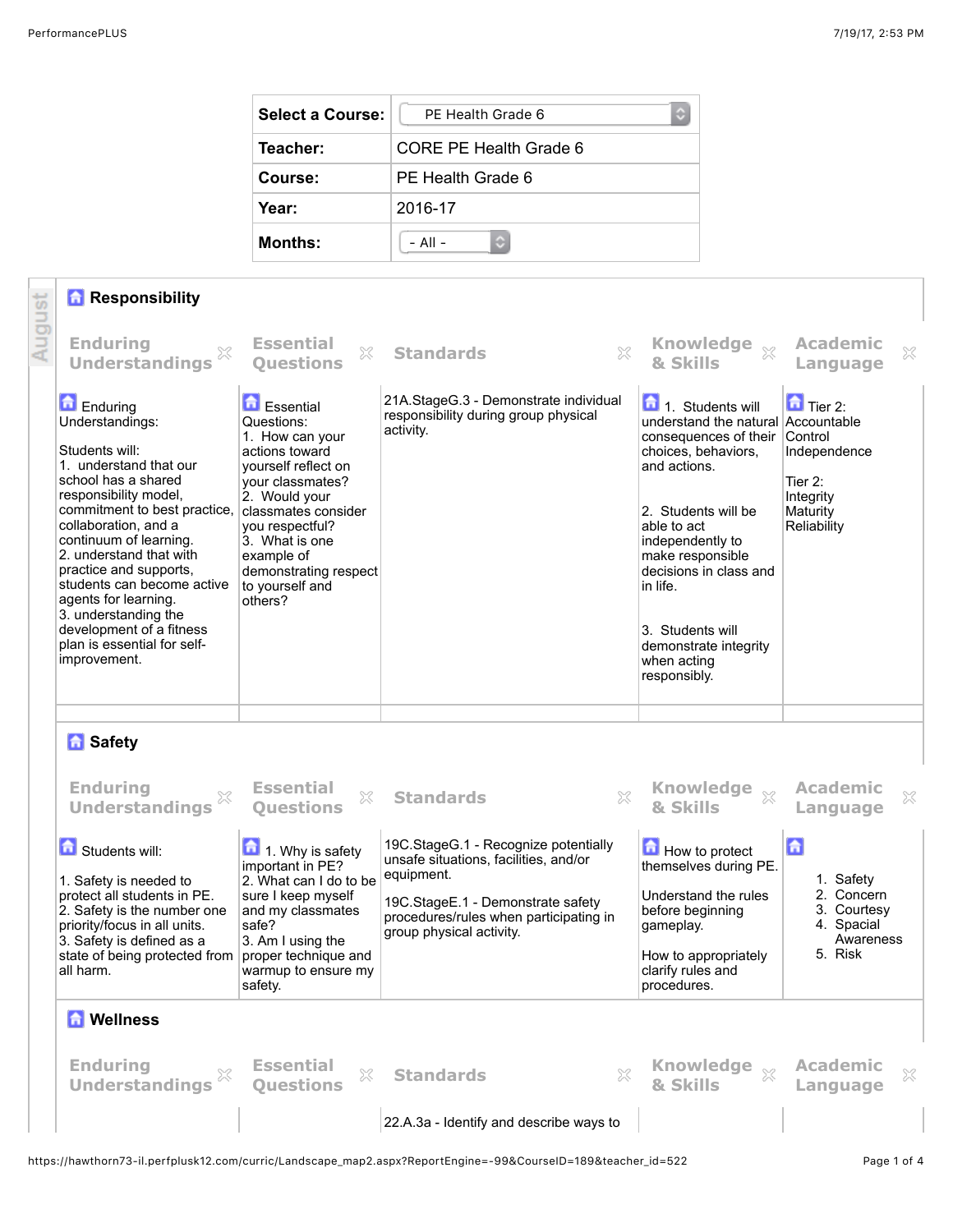| 1. Multiple basic skills<br>into complex skills.<br>2. Having a well thought out<br>strategy can improve<br>performance. Interest affects<br>choice.<br>3. Fitness and health<br>components help to improve<br>the quality of life.<br>4. Personal actions affect<br>more than me.<br>5. Being fit helps to enjoy<br>life. | 侖<br>What are the key<br>components of good<br>body<br>position (athletic,<br>ready) in a variety of<br>sport<br>specific activities?<br>How does proper<br>warm-up and cool<br>down<br>procedures affect<br>performance and<br>prevent<br>injury?<br>What are some basic<br>principles of<br>conditioning?<br>How do my choices<br>affect my personal<br>health?<br>What are the steps<br>for developing a<br>physical<br>activity goal?<br>What factors<br>influence your<br>physical activity<br>qoals?<br>What is my target<br>heart rate?<br>How do you know if<br>you are in a healthy<br>target<br>heart rate zone?<br>How do you use<br>perceived exertion to<br>monitor<br>exercise intensity?<br>What is the correct<br>form for the Fitness<br>Gram test<br>components?<br>How do you self-<br>advocate for your<br>individual<br>health needs?<br>How does<br>participating in<br>physical activity make<br>you feel?<br>What are the physical<br>and social benefits of<br>participating in<br>physical activity? | reduce health risks common to<br>adolescents (e.g., exercise, diet, refusal<br>of harmful substances).<br>22.A.3b - Identify how positive health<br>practices and relevant health care can<br>help reduce health risks (e.g., proper diet<br>and exercise reduce risks of cancer and<br>heart disease).<br>22.A.3c - Explain routine safety<br>precautions in practical situations (e.g., in<br>motor vehicles, on bicycles, in and near<br>water, as a pedestrian).<br>22.A.3d - Identify various careers in<br>health promotion, health care and injury<br>prevention. | £<br>Demonstrate<br>basic and specialized<br>skills, as well as apply<br>those skills tactically,<br>in<br>increasingly complex<br>environments and in<br>combination with other<br>skills.<br>Apply cognitive<br>understanding to<br>improve motor skill<br>development and<br>performance.<br>Develop and<br>implements an<br>individual physical<br>activity plan.<br>Understand the<br>fitness components<br>necessary for<br>enhancing a healthy<br>level of<br>fitness.<br>Demonstrate safe<br>practices, follows<br>rules, etiquette,<br>cooperation and<br>teamwork,<br>ethical behavior, and<br>positive social<br>interaction.<br>Explain the intrinsic<br>values and benefits of<br>participation in<br>physical activity that<br>provides personal<br>meaning | Tier 2 Vocabulary:<br>heart-rate,<br>cardiovascular,<br>muscular strength,<br>muscular endurance,<br>flexibility, endurance,<br>power<br>Tier 3 Vocabulary:<br>rest heart rate, target<br>heart rate zone,<br>recovery heart rate,<br>agility, aerobic, BMI<br>Body Mass Index,<br>weight training, circuit<br>training |  |
|----------------------------------------------------------------------------------------------------------------------------------------------------------------------------------------------------------------------------------------------------------------------------------------------------------------------------|--------------------------------------------------------------------------------------------------------------------------------------------------------------------------------------------------------------------------------------------------------------------------------------------------------------------------------------------------------------------------------------------------------------------------------------------------------------------------------------------------------------------------------------------------------------------------------------------------------------------------------------------------------------------------------------------------------------------------------------------------------------------------------------------------------------------------------------------------------------------------------------------------------------------------------------------------------------------------------------------------------------------------------|--------------------------------------------------------------------------------------------------------------------------------------------------------------------------------------------------------------------------------------------------------------------------------------------------------------------------------------------------------------------------------------------------------------------------------------------------------------------------------------------------------------------------------------------------------------------------|---------------------------------------------------------------------------------------------------------------------------------------------------------------------------------------------------------------------------------------------------------------------------------------------------------------------------------------------------------------------------------------------------------------------------------------------------------------------------------------------------------------------------------------------------------------------------------------------------------------------------------------------------------------------------------------------------------------------------------------------------------------------------|-------------------------------------------------------------------------------------------------------------------------------------------------------------------------------------------------------------------------------------------------------------------------------------------------------------------------|--|
| <b>B</b> Sportsmanship<br><b>Enduring</b>                                                                                                                                                                                                                                                                                  | <b>Essential</b><br>X                                                                                                                                                                                                                                                                                                                                                                                                                                                                                                                                                                                                                                                                                                                                                                                                                                                                                                                                                                                                          | ×<br><b>Standards</b>                                                                                                                                                                                                                                                                                                                                                                                                                                                                                                                                                    | Knowledge xx                                                                                                                                                                                                                                                                                                                                                                                                                                                                                                                                                                                                                                                                                                                                                              | <b>Academic</b><br>×                                                                                                                                                                                                                                                                                                    |  |
| <b>Understandings</b><br>1. Fairness is a                                                                                                                                                                                                                                                                                  | <b>Ouestions</b><br>1. Was I fair                                                                                                                                                                                                                                                                                                                                                                                                                                                                                                                                                                                                                                                                                                                                                                                                                                                                                                                                                                                              | 24A.StageE.7 - Apply positive                                                                                                                                                                                                                                                                                                                                                                                                                                                                                                                                            | & Skills<br>Know how to                                                                                                                                                                                                                                                                                                                                                                                                                                                                                                                                                                                                                                                                                                                                                   | Language<br><b>n</b> Tier                                                                                                                                                                                                                                                                                               |  |
| component of sportsmanship<br>2. Behaving well is as<br>important as playing well<br>3. You are accountable for<br>how you treat people and                                                                                                                                                                                | today?<br>2. How does my view<br>of fairness affect my<br>game play?<br>3. How do fair                                                                                                                                                                                                                                                                                                                                                                                                                                                                                                                                                                                                                                                                                                                                                                                                                                                                                                                                         | communication skills to avoid conflict.<br>21B.StageF.6 - Work cooperatively with<br>others.<br>21A.StageE.5 - Follow rules and                                                                                                                                                                                                                                                                                                                                                                                                                                          | manage emotions<br>during conflict.<br>Demonstrate fairplay.                                                                                                                                                                                                                                                                                                                                                                                                                                                                                                                                                                                                                                                                                                              | 2: Perspective,<br>attitude, self-control<br>Tier 3: Fairness,<br>conflict resolution,                                                                                                                                                                                                                                  |  |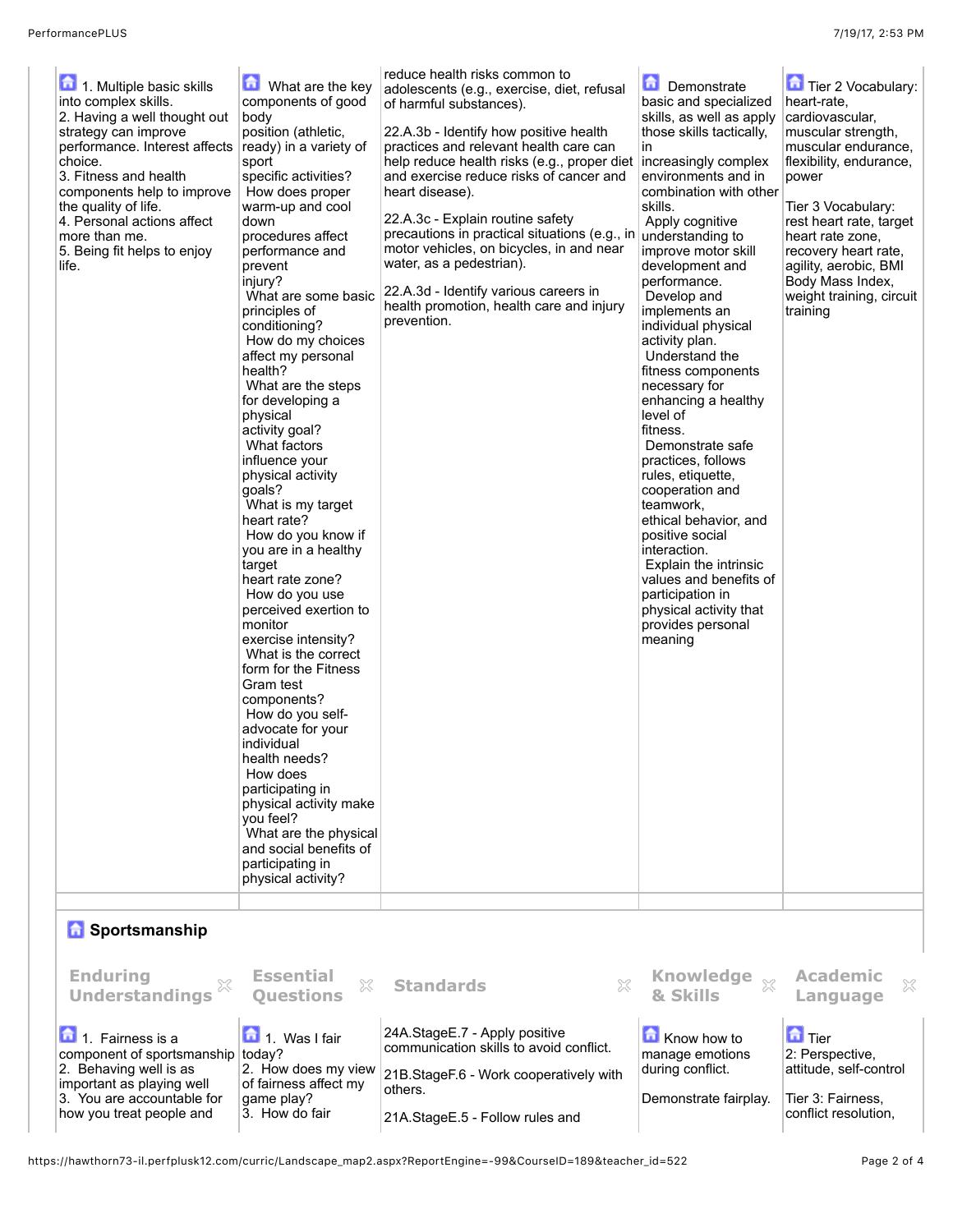f.

|                                                                                                                                                                                         | your surroundings.                                                                                                                                                                                                                                                                                                                           | players react to<br>conflict?                                                                                                                                                                                                                                                 | instructions when participating in a group<br>activity.                                                                                                                                                                              | Exhibits appropriate<br>behavior upon winning<br>and losing.                                                                                                                                                                                                                                      | responsibility                                                        |
|-----------------------------------------------------------------------------------------------------------------------------------------------------------------------------------------|----------------------------------------------------------------------------------------------------------------------------------------------------------------------------------------------------------------------------------------------------------------------------------------------------------------------------------------------|-------------------------------------------------------------------------------------------------------------------------------------------------------------------------------------------------------------------------------------------------------------------------------|--------------------------------------------------------------------------------------------------------------------------------------------------------------------------------------------------------------------------------------|---------------------------------------------------------------------------------------------------------------------------------------------------------------------------------------------------------------------------------------------------------------------------------------------------|-----------------------------------------------------------------------|
|                                                                                                                                                                                         | <b>Respect To Self &amp; Others</b>                                                                                                                                                                                                                                                                                                          |                                                                                                                                                                                                                                                                               |                                                                                                                                                                                                                                      |                                                                                                                                                                                                                                                                                                   |                                                                       |
| <b>Enduring</b><br><b>Essential</b><br><b>Knowledge</b><br><b>Academic</b><br>$\chi$<br>×<br>X<br><b>Standards</b><br><b>Understandings</b><br><b>Ouestions</b><br>& Skills<br>Language |                                                                                                                                                                                                                                                                                                                                              |                                                                                                                                                                                                                                                                               |                                                                                                                                                                                                                                      |                                                                                                                                                                                                                                                                                                   |                                                                       |
|                                                                                                                                                                                         | Enduring<br>Understandings:<br>Students will understand<br>that:<br>Treatment toward others is<br>important for a positive<br>environment.<br>Team play is much more<br>effective when respect is<br>present.<br>Respect defined as<br>admiration for someone or<br>something, elicited by their<br>abilities, qualities or<br>achievements. | <b>Essential</b><br>Questions:<br>1. Why is respect<br>important in PE and<br>lifelong learning?<br>2 Would you be<br>considered respectful<br>by your<br>team/classmates?<br>3. Have you<br>demonstrated respect<br>today?<br>4.Can you teach<br>others to be<br>respectful? | 21B.StageF.6 - Work cooperatively with<br>others.<br>21A.StageE.1 - Discuss the class<br>procedures to be followed during<br>participation in a group physical activity                                                              | Looks Like -<br>Not talking while<br>others are speaking<br>Following Classroom<br>Rules/Expectations<br><b>Taking Turns</b><br>Sharing<br>Not Interrupting<br>Being Kind To Others<br>Encouraging<br>Classmates<br>Sounds Like -<br>Please<br>Thank You<br>Excuse Me<br>Sorry<br>Can I help you? | 合<br>1. Respect<br>2. Leadership<br>3. Responsibility<br>4. Integrity |
|                                                                                                                                                                                         | <b>Enduring</b><br>×<br><b>Understandings</b>                                                                                                                                                                                                                                                                                                | <b>Essential</b><br>×<br><b>Ouestions</b>                                                                                                                                                                                                                                     | X<br><b>Standards</b>                                                                                                                                                                                                                | <b>Knowledge</b><br>$^{22}$<br>& Skills                                                                                                                                                                                                                                                           | <b>Academic</b><br>×<br>Language                                      |
|                                                                                                                                                                                         | <b>Enduring</b><br><b>Understandings</b>                                                                                                                                                                                                                                                                                                     | <b>Essential</b><br>X<br><b>Ouestions</b>                                                                                                                                                                                                                                     | ×<br><b>Standards</b>                                                                                                                                                                                                                | <b>Knowledge</b><br>$\chi$<br>& Skills                                                                                                                                                                                                                                                            | <b>Academic</b><br>×<br>Language                                      |
|                                                                                                                                                                                         | <b>Enduring</b><br><b>Understandings</b>                                                                                                                                                                                                                                                                                                     | <b>Essential</b><br>×<br>Questions                                                                                                                                                                                                                                            | 942<br><b>Standards</b>                                                                                                                                                                                                              | Knowledge of<br>& Skills                                                                                                                                                                                                                                                                          | <b>Academic</b><br>Language                                           |
|                                                                                                                                                                                         | <b>Cooperation</b>                                                                                                                                                                                                                                                                                                                           |                                                                                                                                                                                                                                                                               |                                                                                                                                                                                                                                      |                                                                                                                                                                                                                                                                                                   |                                                                       |
|                                                                                                                                                                                         | <b>Enduring</b><br><b>Understandings</b>                                                                                                                                                                                                                                                                                                     | <b>Essential</b><br><b>Questions</b>                                                                                                                                                                                                                                          | X<br><b>Standards</b><br>X                                                                                                                                                                                                           | <b>Knowledge</b><br>$^{22}$<br>& Skills                                                                                                                                                                                                                                                           | <b>Academic</b><br>×<br>Language                                      |
|                                                                                                                                                                                         | Students will understand<br>that:<br>1. Working together is<br>important in<br>reaching a common<br>goal.<br>2. Teamwork and<br>cooperation are<br>essential in fulfilling<br>team needs.<br>3. Cooperation defined                                                                                                                          | 情<br>1. Why is<br>cooperation<br>important in PE<br>and lifelong<br>learning?<br>2. Would you be<br>considered<br>cooperative by<br>your<br>team/classmates?                                                                                                                  | 21A.StageE.10 - Demonstrate the<br>ability to remain on task when<br>participating in physical activity.<br>21B.StageE.2 - Perform<br>cooperatively in a small group when<br>participating in structured group<br>physical activity. | 1. The student will<br>尙<br>be able to use<br>cooperation skills<br>outside the<br>classroom.<br>2. Give help to others<br>when needed.<br>3. Respect other<br>student's opinions<br>during decision                                                                                              | 1. Demonstrate<br>2. Explain<br>3. Cooperate                          |

https://hawthorn73-il.perfplusk12.com/curric/Landscape\_map2.aspx?ReportEngine=-99&CourseID=189&teacher\_id=522 Page 3 of 4